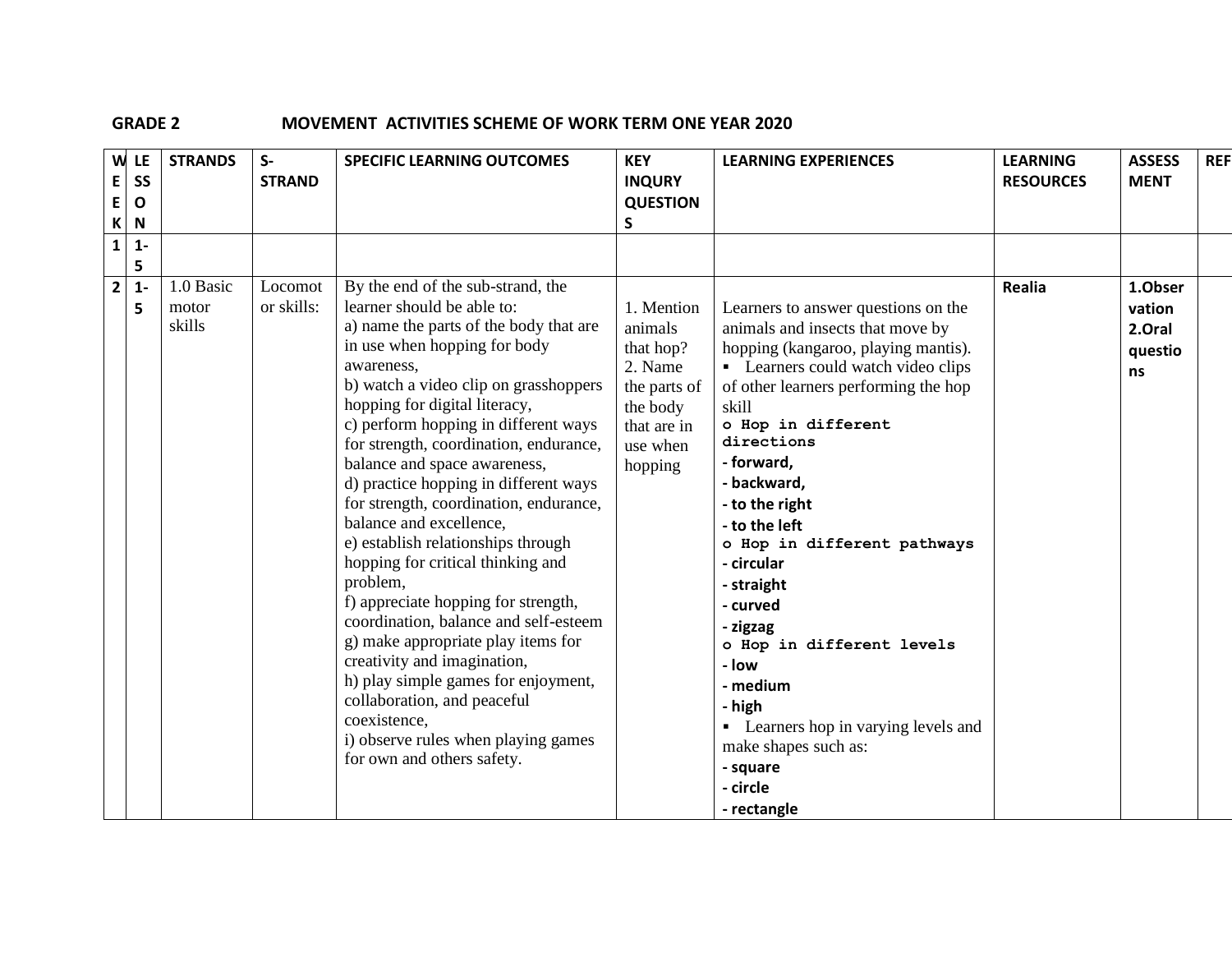|                         |            |                              |                              |                                                                                                                                                                                                                                                                                                                                                                                                                                                                                                                                                                                                                                                                                                                                                                                                                                                                          |                                                                                                                 | - wavy lines                                                                                                                                                                                                                                                                                                                                                                                                                                                                                                                                                                                    |               |                                             |  |
|-------------------------|------------|------------------------------|------------------------------|--------------------------------------------------------------------------------------------------------------------------------------------------------------------------------------------------------------------------------------------------------------------------------------------------------------------------------------------------------------------------------------------------------------------------------------------------------------------------------------------------------------------------------------------------------------------------------------------------------------------------------------------------------------------------------------------------------------------------------------------------------------------------------------------------------------------------------------------------------------------------|-----------------------------------------------------------------------------------------------------------------|-------------------------------------------------------------------------------------------------------------------------------------------------------------------------------------------------------------------------------------------------------------------------------------------------------------------------------------------------------------------------------------------------------------------------------------------------------------------------------------------------------------------------------------------------------------------------------------------------|---------------|---------------------------------------------|--|
|                         |            |                              |                              |                                                                                                                                                                                                                                                                                                                                                                                                                                                                                                                                                                                                                                                                                                                                                                                                                                                                          |                                                                                                                 | - triangles                                                                                                                                                                                                                                                                                                                                                                                                                                                                                                                                                                                     |               |                                             |  |
|                         |            |                              |                              |                                                                                                                                                                                                                                                                                                                                                                                                                                                                                                                                                                                                                                                                                                                                                                                                                                                                          |                                                                                                                 |                                                                                                                                                                                                                                                                                                                                                                                                                                                                                                                                                                                                 |               |                                             |  |
| $\overline{\mathbf{3}}$ | $1 -$<br>5 | 1.0 Basic<br>motor<br>skills | Locomot<br>or skills:        | By the end of the sub-strand, the<br>learner should be able to:<br>a) name the parts of the body that are<br>in use when hopping for body<br>awareness,<br>b) watch a video clip on grasshoppers<br>hopping for digital literacy,<br>c) perform hopping in different ways<br>for strength, coordination, endurance,<br>balance and space awareness,<br>d) practice hopping in different ways<br>for strength, coordination, endurance,<br>balance and excellence,<br>e) establish relationships through<br>hopping for critical thinking and<br>problem,<br>f) appreciate hopping for strength,<br>coordination, balance and self-esteem<br>g) make appropriate play items for<br>creativity and imagination,<br>h) play simple games for enjoyment,<br>collaboration, and peaceful<br>coexistence,<br>i) observe rules when playing games<br>for own and others safety. | 1. Mention<br>animals<br>that hop?<br>2. Name<br>the parts of<br>the body<br>that are in<br>use when<br>hopping | Learners to answer questions on the<br>animals and insects that move by<br>hopping (kangaroo, playing mantis).<br>• Learners could watch video clips<br>of other learners performing the hop<br>skills<br>o Hop in different<br>directions<br>- forward,<br>- backward,<br>- to the right<br>- to the left<br>o Hop in different pathways<br>- circular<br>- straight<br>- curved<br>- zigzag<br>o Hop in different levels<br>- low<br>- medium<br>- high<br>• Learners hop in varying levels and<br>make shapes such as:<br>- square<br>- circle<br>- rectangle<br>- wavy lines<br>- triangles | Realia        | .Observ<br>ation<br>2.Oral<br>questio<br>ns |  |
| $\overline{4}$          | $1 -$<br>5 |                              | 1.2<br>Locomot<br>or skills: | By the end of the sub-strand, the<br>learner should be able to:<br>a) name the parts of the body that are                                                                                                                                                                                                                                                                                                                                                                                                                                                                                                                                                                                                                                                                                                                                                                | Name the                                                                                                        | Learners to answer questions on parts                                                                                                                                                                                                                                                                                                                                                                                                                                                                                                                                                           | <b>Realia</b> | .Observ<br>ation                            |  |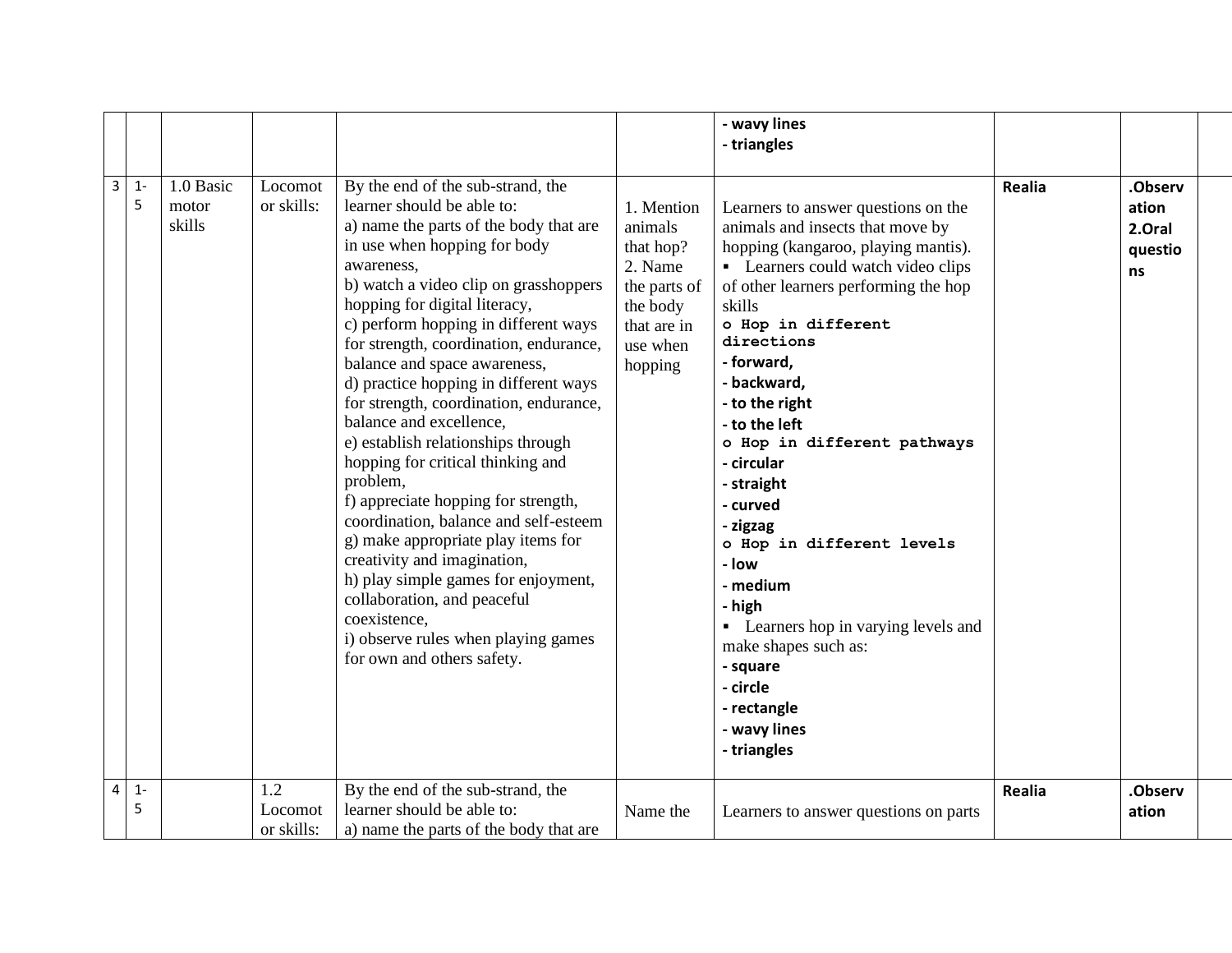| - straight<br>creativity and imagination,<br>- curved<br>g) appreciate leaping for strength,<br>coordination, balance and self-esteem,<br>- zigzag<br>o leaping in different<br>h) play simple games for creativity,<br>levels<br>enjoyment and peaceful coexistence,<br>- low<br>i) observe the rules when playing<br>- medium<br>games for own and others safety.<br>- high<br>• Learners establish relationships<br>such mirroring, under, on, over,<br>though, round and beside.<br>• Learners in groups and<br>individually to leap and make letters<br>of the alphabet such as , I, L, H T, O.<br>• Learners to leap making a<br>combination of levels, pathways.<br>• Learners to obey rules as they leap<br>and play games | 2.Oral<br>questio<br>ns |  |
|------------------------------------------------------------------------------------------------------------------------------------------------------------------------------------------------------------------------------------------------------------------------------------------------------------------------------------------------------------------------------------------------------------------------------------------------------------------------------------------------------------------------------------------------------------------------------------------------------------------------------------------------------------------------------------------------------------------------------------|-------------------------|--|
| 5<br>1.2<br>By the end of the sub-strand, the<br>$1 -$<br>5<br>learner should be able to:<br>Locomot<br>Name the<br>Learners to answer questions on parts<br>or skills:<br>a) name the parts of the body that are<br>of the body that are used for leaping.<br>animals                                                                                                                                                                                                                                                                                                                                                                                                                                                             | Realia                  |  |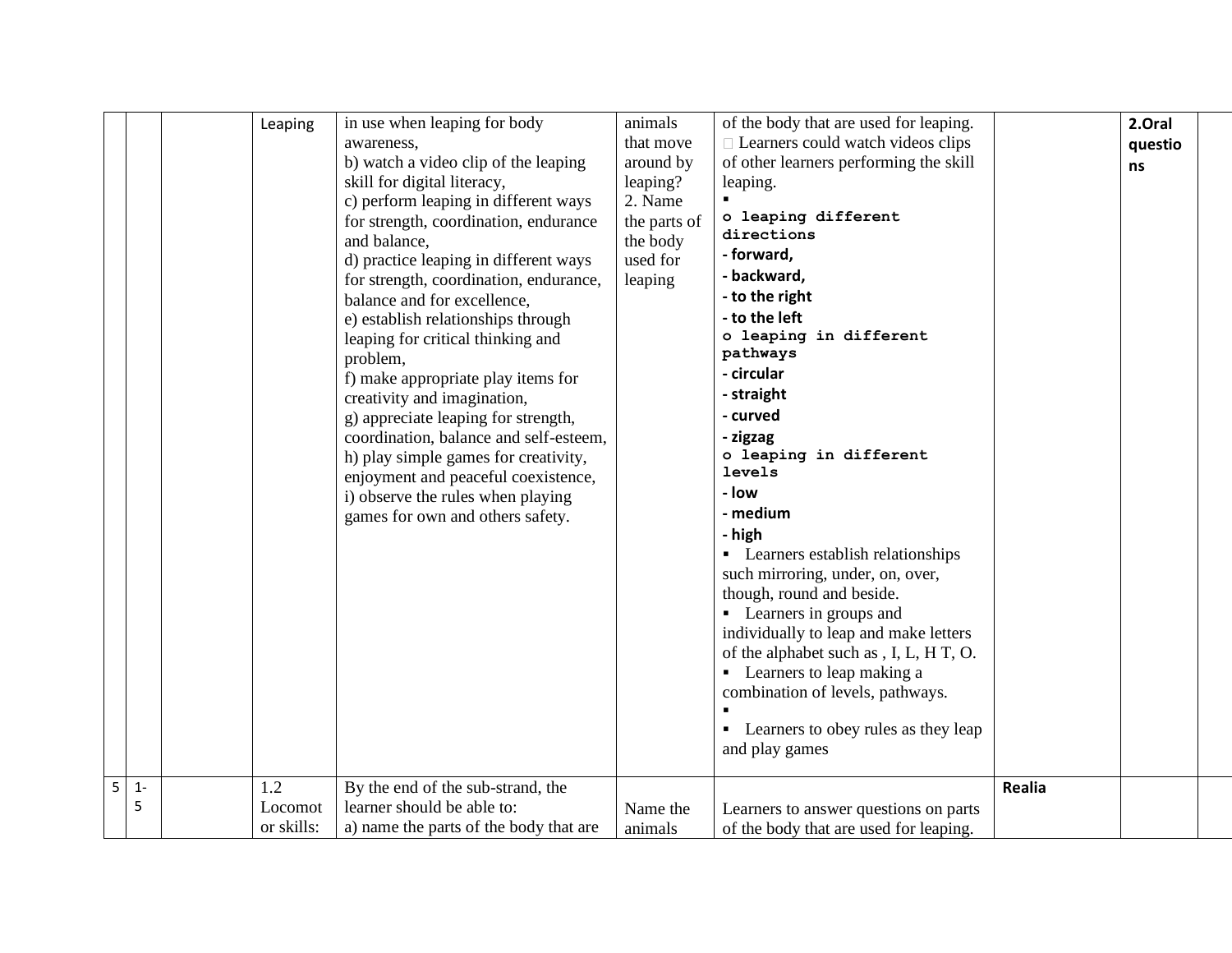| Leaping | in use when leaping for body<br>awareness,<br>b) watch a video clip of the leaping<br>skill for digital literacy,<br>c) perform leaping in different ways<br>for strength, coordination, endurance<br>and balance,<br>d) practice leaping in different ways<br>for strength, coordination, endurance,<br>balance and for excellence, | that move<br>around by<br>leaping?<br>2. Name<br>the parts of<br>the body<br>used for<br>leaping | $\Box$ Learners could watch videos clips<br>of other learners performing the skill<br>leaping.<br>o leaping different<br>directions<br>- forward,<br>- backward,<br>- to the right<br>- to the left                                                                                                                                                                                                                                          |  |  |
|---------|--------------------------------------------------------------------------------------------------------------------------------------------------------------------------------------------------------------------------------------------------------------------------------------------------------------------------------------|--------------------------------------------------------------------------------------------------|----------------------------------------------------------------------------------------------------------------------------------------------------------------------------------------------------------------------------------------------------------------------------------------------------------------------------------------------------------------------------------------------------------------------------------------------|--|--|
|         | creativity and imagination,<br>g) appreciate leaping for strength,<br>coordination, balance and self-esteem,<br>h) play simple games for creativity,<br>enjoyment and peaceful coexistence,<br>i) observe the rules when playing<br>games for own and others safety.                                                                 |                                                                                                  | - curved<br>- zigzag<br>o leaping in different<br>levels<br>- Iow<br>- medium<br>- high<br>• Learners establish relationships<br>such mirroring, under, on, over,<br>though, round and beside.<br>• Learners in groups and<br>individually to leap and make letters<br>of the alphabet such as , I, L, H T, O.<br>• Learners to leap making a<br>combination of levels, pathways.<br>• Learners to obey rules as they leap<br>and play games |  |  |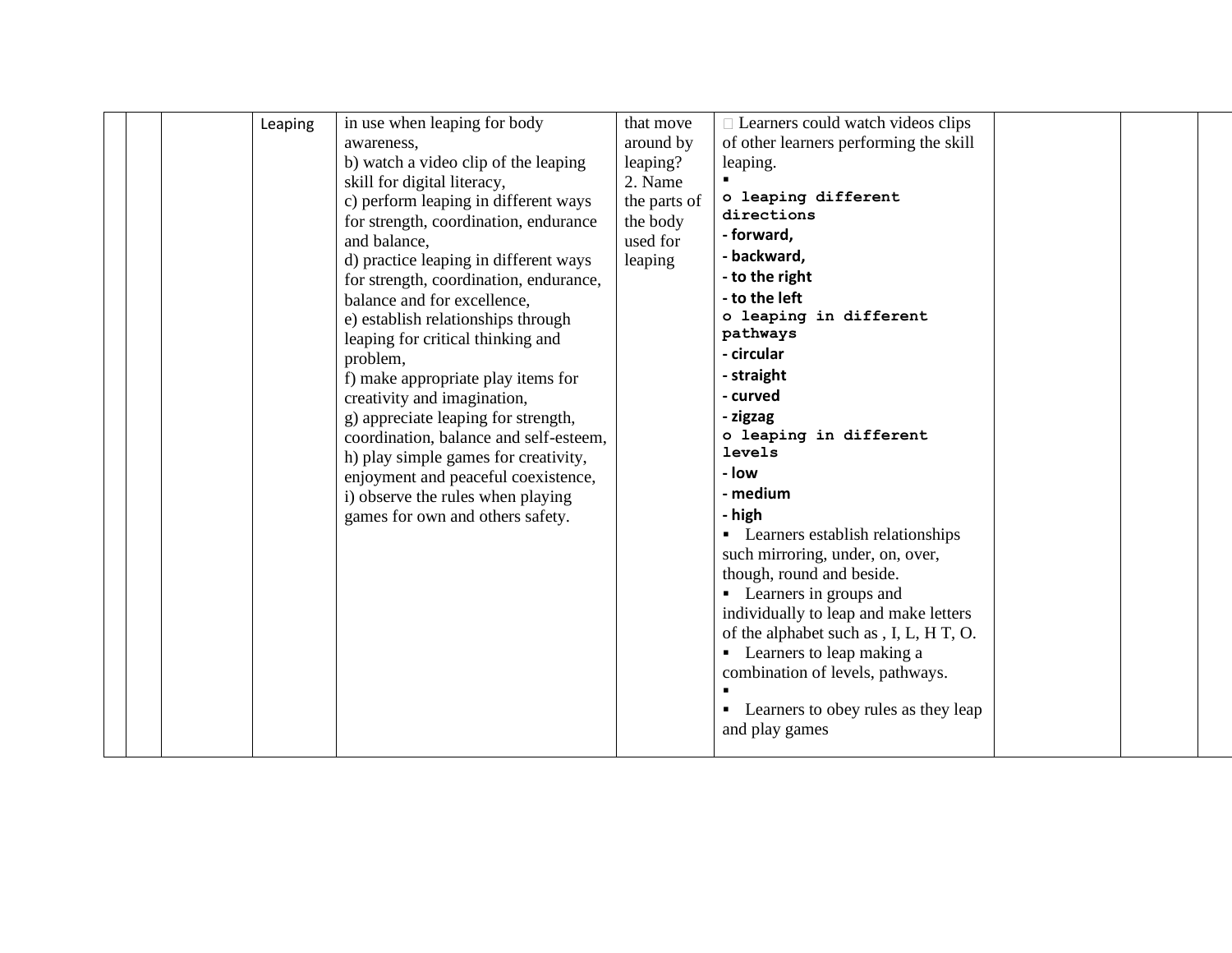| 6 | $1 -$ | 1.3       | By the end of the sub-strand, the      |              |                                                                  | <b>Realia</b> | .Observ |
|---|-------|-----------|----------------------------------------|--------------|------------------------------------------------------------------|---------------|---------|
|   | 5     | Locomot   | learner should be able to:             | 1. name the  | Learners to answer questions on the                              |               | ation   |
|   |       | or Skill: | a) watch a video clip on triple jump   | parts of the | parts of the body that are use when                              |               | 2.Oral  |
|   |       | Jumping   | for digital literacy,                  | body that    | jumping for distance.                                            |               | questio |
|   |       | for       | b) perform jumping for distance in     | are used for | • Learners to watch video clips of                               |               | ns      |
|   |       | distance  | different ways for strength,           | jumping      | other learners jumping for distance or                           |               |         |
|   |       |           | coordination, endurance, balance and   | 2. Which     | the athletes performing the long jump.                           |               |         |
|   |       |           | space awareness,                       | direction is | • learners to be guided on jumping                               |               |         |
|   |       |           | c) practice jumping for distance in    | easier to    | in different ways by:                                            |               |         |
|   |       |           | different ways for strength,           | jump         | • jumping in different directions such                           |               |         |
|   |       |           | coordination, endurance, balance and   | towards      | as forward, backward, to the right and                           |               |         |
|   |       |           | for excellence,                        | 3. name      | left                                                             |               |         |
|   |       |           |                                        | insects that | o jumping in different pathways such                             |               |         |
|   |       |           | d) establish relationships through     | move by      | as circular, straight, curved and                                |               |         |
|   |       |           | jumping for distance for critical      | jumping      | zigzag                                                           |               |         |
|   |       |           | thinking and problem solving,          |              | o jumping in different levels such<br>1ow,                       |               |         |
|   |       |           | e) appreciate jumping for distance for |              |                                                                  |               |         |
|   |       |           | strength, coordination, balance and    |              | medium and high                                                  |               |         |
|   |       |           | self-esteem,                           |              | o jumping using varying speed such                               |               |         |
|   |       |           | f) make appropriate play items for     |              | as slowly fast and faster                                        |               |         |
|   |       |           | creativity and imagination,            |              | • Learners to practice jumping for                               |               |         |
|   |       |           | g) play games for enjoyment,           |              | distance using the following                                     |               |         |
|   |       |           | collaboration, and peaceful            |              | suggested physical activities:                                   |               |         |
|   |       |           | coexistence,                           |              | • jump and form the letters of the                               |               |         |
|   |       |           | h) observe the rules when playing      |              | alphabet such as L, I, T, S among                                |               |         |
|   |       |           | games for own and others safety        |              | others                                                           |               |         |
|   |       |           |                                        |              | o jump with legs together or apart                               |               |         |
|   |       |           |                                        |              | • jump with arms in various                                      |               |         |
|   |       |           |                                        |              | positions, beside the body, held                                 |               |         |
|   |       |           |                                        |              | forward or backward                                              |               |         |
|   |       |           |                                        |              | o jump over objects on the ground<br>• the learners to establish |               |         |
|   |       |           |                                        |              | relationships such mirroring , under,                            |               |         |
|   |       |           |                                        |              | on ,over, through                                                |               |         |
|   |       |           |                                        |              | • Learners cooperate with others and                             |               |         |
|   |       |           |                                        |              | play game that involve jumping for                               |               |         |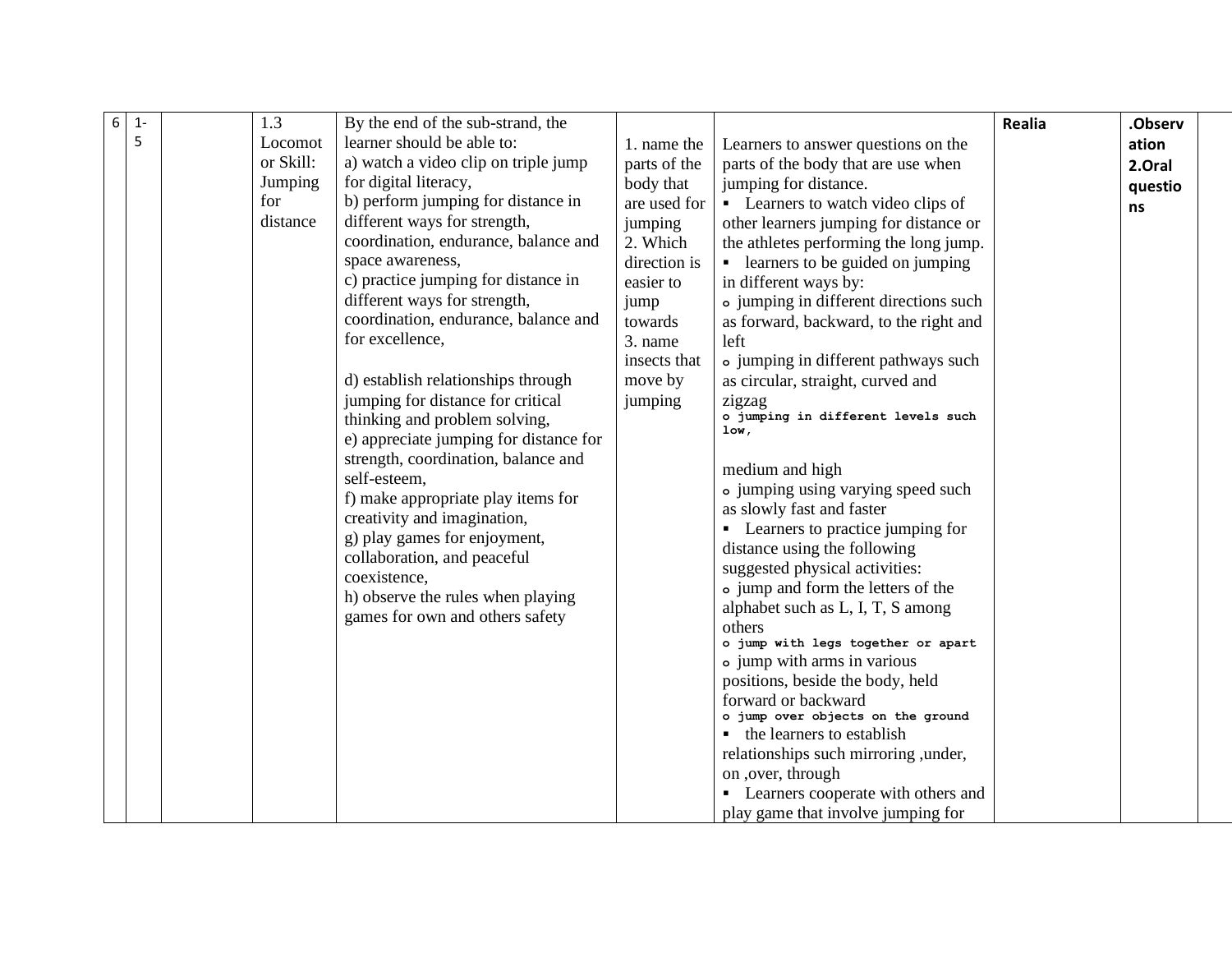|                |            |                                                    |                                                                                                                                                                                                                                                                                                                                                                                                                                                                                                                  |                                                                                                                                                                                  | distance<br>• Observe rules when playing games<br>involving jumping for distance for<br>own and others safety                                                                                                                                                                                                                                                                                                                                                                                                         |        |                                             |
|----------------|------------|----------------------------------------------------|------------------------------------------------------------------------------------------------------------------------------------------------------------------------------------------------------------------------------------------------------------------------------------------------------------------------------------------------------------------------------------------------------------------------------------------------------------------------------------------------------------------|----------------------------------------------------------------------------------------------------------------------------------------------------------------------------------|-----------------------------------------------------------------------------------------------------------------------------------------------------------------------------------------------------------------------------------------------------------------------------------------------------------------------------------------------------------------------------------------------------------------------------------------------------------------------------------------------------------------------|--------|---------------------------------------------|
| $\overline{7}$ | $1 -$<br>5 | Locomot<br>or Skill:<br>Jumping<br>for<br>distance | By the end of the sub-strand, the<br>learner should be able to:<br>a) watch a video clip on triple jump<br>for digital literacy,<br>b) perform jumping for distance in<br>different ways for strength,<br>coordination, endurance, balance and<br>space awareness,<br>c) practice jumping for distance in<br>different ways for strength,<br>coordination, endurance, balance and<br>for excellence,<br>d) establish relationships through<br>jumping for distance for critical<br>thinking and problem solving, | 1. name the<br>parts of the<br>body that<br>are used for<br>jumping<br>2. Which<br>direction is<br>easier to<br>jump<br>towards<br>3. name<br>insects that<br>move by<br>jumping | Learners to answer questions on the<br>parts of the body that are use when<br>jumping for distance.<br>• Learners to watch video clips of<br>other learners jumping for distance or<br>the athletes performing the long jump.<br>• learners to be guided on jumping<br>in different ways by:<br>• jumping in different directions such<br>as forward, backward, to the right and<br>left<br>• jumping in different pathways such<br>as circular, straight, curved and<br>zigzag<br>o jumping in different levels such | Realia | .Observ<br>ation<br>2.Oral<br>questio<br>ns |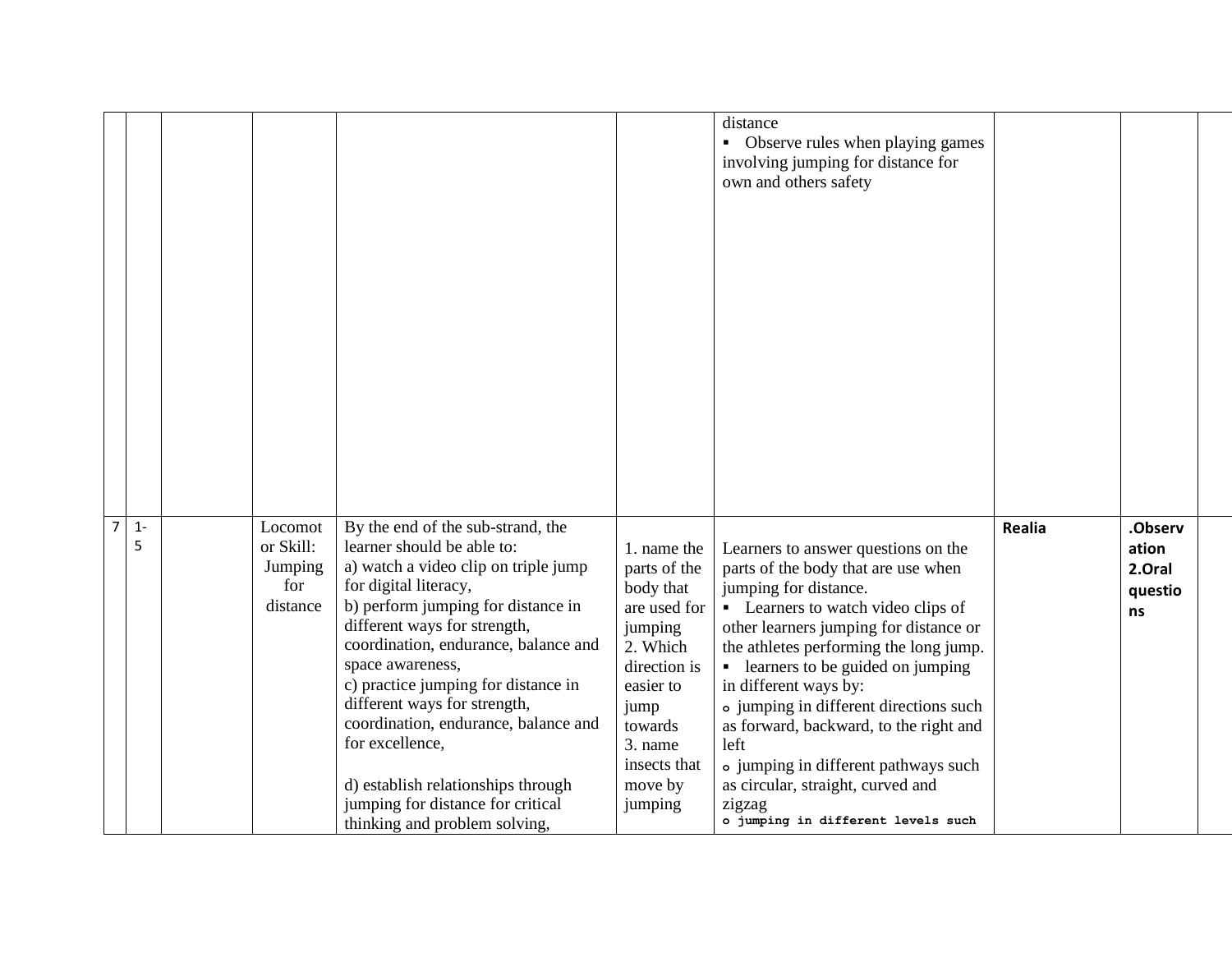|   |            |                                                            | e) appreciate jumping for distance for<br>strength, coordination, balance and<br>self-esteem,<br>f) make appropriate play items for<br>creativity and imagination,<br>g) play games for enjoyment,<br>collaboration, and peaceful<br>coexistence,<br>h) observe the rules when playing<br>games for own and others safety                                                                    |                                                                                                                                  | $1$ ow,<br>medium and high<br>• jumping using varying speed such<br>as slowly fast and faster<br>• Learners to practice jumping for<br>distance using the following<br>suggested physical activities:<br>• jump and form the letters of the<br>alphabet such as L, I, T, S among<br>others<br>o jump with legs together or apart<br>• jump with arms in various<br>positions, beside the body, held<br>forward or backward<br>o jump over objects on the ground<br>the learners to establish<br>relationships such mirroring , under,<br>on ,over, through<br>• Learners cooperate with others and<br>play game that involve jumping for<br>distance<br>• Observe rules when playing games<br>involving jumping for distance for<br>own and others safety |        |                                             |  |
|---|------------|------------------------------------------------------------|----------------------------------------------------------------------------------------------------------------------------------------------------------------------------------------------------------------------------------------------------------------------------------------------------------------------------------------------------------------------------------------------|----------------------------------------------------------------------------------------------------------------------------------|-----------------------------------------------------------------------------------------------------------------------------------------------------------------------------------------------------------------------------------------------------------------------------------------------------------------------------------------------------------------------------------------------------------------------------------------------------------------------------------------------------------------------------------------------------------------------------------------------------------------------------------------------------------------------------------------------------------------------------------------------------------|--------|---------------------------------------------|--|
| 8 | $1 -$<br>5 | Non-<br>Locomot<br>or skills:<br>Pulling<br>and<br>pushing | By the end of the sub strand, the<br>learner should be able to:<br>a) watch a video clip on pulling and<br>pushing activities for digital literacy,<br>b) perform pulling and pushing in<br>different ways for coordination,<br>strength, and endurance,<br>c) practice pulling and pushing for<br>strength, coordination, balance and<br>self-esteem,<br>d) establish relationships through | 1. How can<br>you move a<br>heavy<br>object from<br>one place<br>to another?<br>2. Name<br>the body<br>parts used<br>for pulling | $\Box$ Learners to watch videos clips or<br>picture cut outs of people pulling and<br>pushing.<br>$\Box$ Learners to practice pulling and<br>pushing using the following<br>suggested physical activities:<br>o Four learners to hold a rope two on<br>either side and pull each other<br>o learners push and pull each other<br>into different directions (forward,                                                                                                                                                                                                                                                                                                                                                                                      | Realia | .Observ<br>ation<br>2.Oral<br>questio<br>ns |  |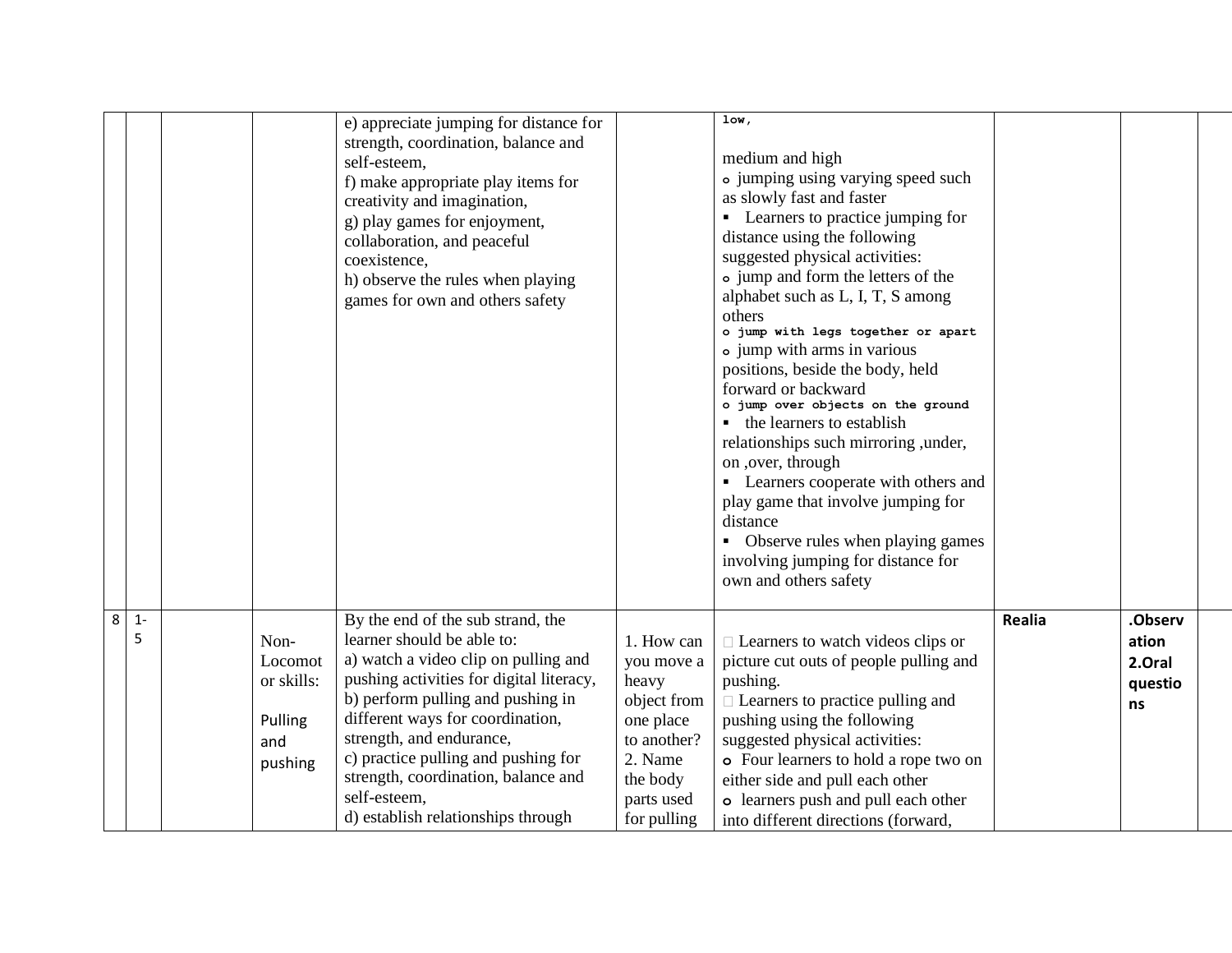|                  |            |                                                            | pulling and pushing for creativity,<br>e) appreciate pulling and pushing for<br>strength, endurance and self-<br>awareness,<br>f) play games for enjoyment,<br>collaboration, and peaceful<br>coexistence,<br>g) observe rules when pulling and<br>pushing for own and others safety.                                                                                                                                                                                                                                                                                                                                                                                                 | and<br>pushing                                                                                                                                     | backwards, left, right)<br>o learners push and pull in different<br>levels (high, medium, low)<br>o learners push and pull at different<br>speed (slow, fast, faster)<br>$\Box$ Learners for enjoyment.<br>$\Box$ Learners obey rules when playing<br>games for safety                                                                                                                                                                                                                                                                                                                                                                    |               |                                             |
|------------------|------------|------------------------------------------------------------|---------------------------------------------------------------------------------------------------------------------------------------------------------------------------------------------------------------------------------------------------------------------------------------------------------------------------------------------------------------------------------------------------------------------------------------------------------------------------------------------------------------------------------------------------------------------------------------------------------------------------------------------------------------------------------------|----------------------------------------------------------------------------------------------------------------------------------------------------|-------------------------------------------------------------------------------------------------------------------------------------------------------------------------------------------------------------------------------------------------------------------------------------------------------------------------------------------------------------------------------------------------------------------------------------------------------------------------------------------------------------------------------------------------------------------------------------------------------------------------------------------|---------------|---------------------------------------------|
| 9                | $1 -$<br>5 | Non-<br>Locomot<br>or skills:<br>Pulling<br>and<br>pushing | By the end of the sub strand, the<br>learner should be able to:<br>a) watch a video clip on pulling and<br>pushing activities for digital literacy,<br>b) perform pulling and pushing in<br>different ways for coordination,<br>strength, and endurance,<br>c) practice pulling and pushing for<br>strength, coordination, balance and<br>self-esteem,<br>d) establish relationships through<br>pulling and pushing for creativity,<br>e) appreciate pulling and pushing for<br>strength, endurance and self-<br>awareness,<br>f) play games for enjoyment,<br>collaboration, and peaceful<br>coexistence,<br>g) observe rules when pulling and<br>pushing for own and others safety. | 1. How can<br>you move a<br>heavy<br>object from<br>one place<br>to another?<br>2. Name<br>the body<br>parts used<br>for pulling<br>and<br>pushing | $\Box$ Learners to watch videos clips or<br>picture cut outs of people pulling and<br>pushing.<br>□ Learners to practice pulling and<br>pushing using the following<br>suggested physical activities:<br>o Four learners to hold a rope two on<br>either side and pull each other<br>o learners push and pull each other<br>into different directions (forward,<br>backwards, left, right)<br>o learners push and pull in different<br>levels (high, medium, low)<br>o learners push and pull at different<br>speed (slow, fast, faster)<br>$\Box$ Learners for enjoyment.<br>$\Box$ Learners obey rules when playing<br>games for safety | <b>Realia</b> | .Observ<br>ation<br>2.Oral<br>questio<br>ns |
| $\mathbf 1$<br>0 | $1 -$<br>5 | 2.2<br>Non-<br>Locomot                                     | By the end of the sub-strand the<br>learner should be able to:<br>a) watch a video clip of animals<br>playing and turning for digital<br>literacy,                                                                                                                                                                                                                                                                                                                                                                                                                                                                                                                                    | Which<br>parts of the<br>body is<br>touching                                                                                                       | learners to watch video clips of<br>animals turning such as donkey's<br>dog's cat's lions.                                                                                                                                                                                                                                                                                                                                                                                                                                                                                                                                                | <b>Realia</b> | .Observ<br>ation<br>2.Oral<br>questio<br>ns |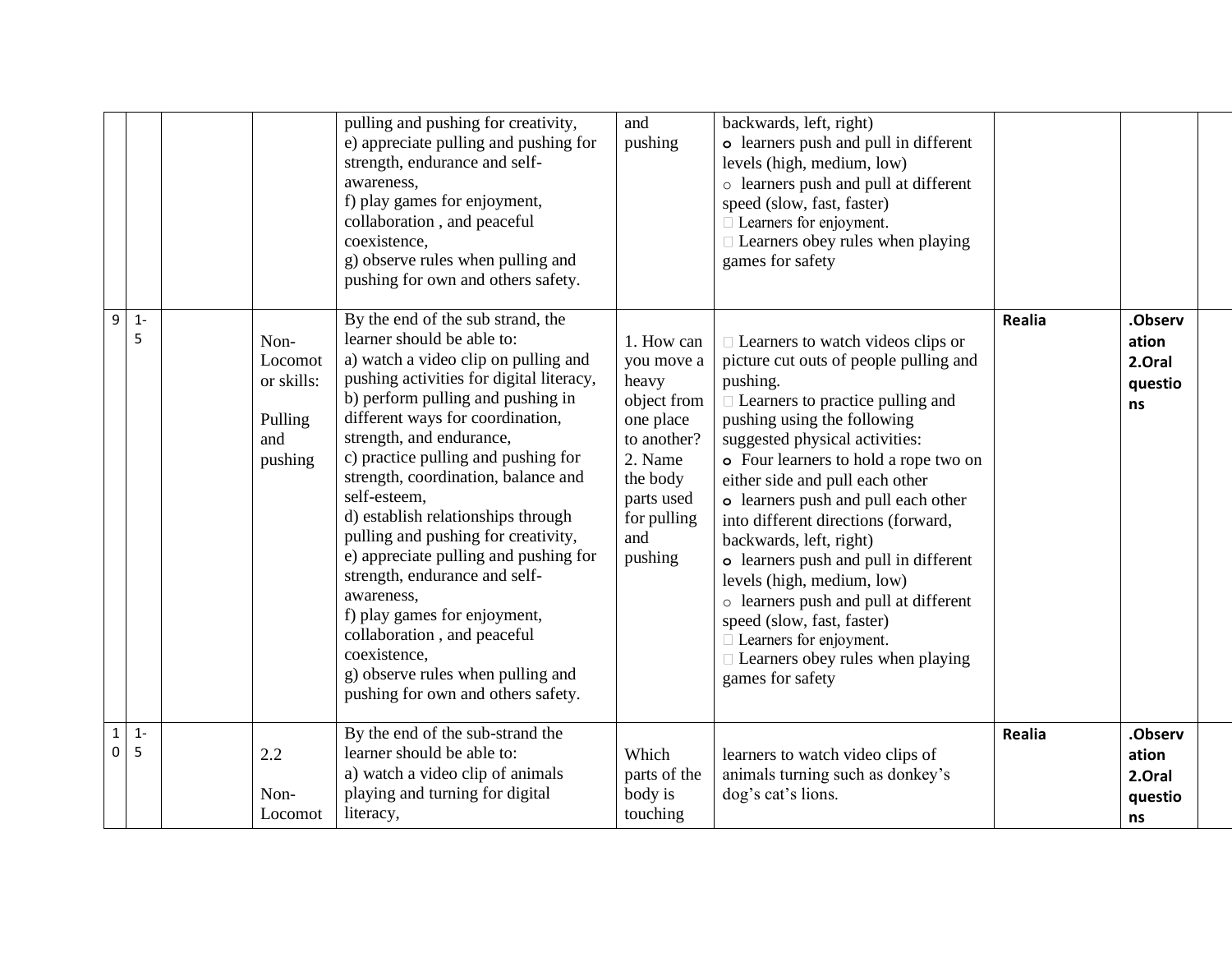|                              |            | or skills:<br>Turning                                | b) perform turning in different ways<br>for agility and self-awareness,<br>c) practice turning in different ways<br>for agility and space awareness,<br>d) establish relationships through<br>turning for creativity,<br>e) appreciate turning for agility and<br>self-awareness,<br>f) play games for enjoyment,<br>collaboration, and peaceful<br>coexistence,<br>g) observe rules when playing games<br>for own and others safety                                                                                                                                                                                                                                                                      | the ground<br>when you<br>lie on the<br>ground and<br>face up?<br>2. Name<br>parts of the<br>body that<br>you can<br>turn | o Learners to turn to different<br>directions such as right, left<br>o Learners to make, quarter turns,<br>half turns and complete turns (360%)<br>o Learners lie on the ground on their<br>back and then turn onto their stomach<br>o learners turn using varying levels<br>(low, medium and high) to a given<br>direction<br>o learners to pair up and turn to each<br>other as they give a high five<br>• Learners to play games for<br>enjoyment<br>• Learners to obey rules for safety.                                                                                                                                                                                    |        |                                             |  |
|------------------------------|------------|------------------------------------------------------|-----------------------------------------------------------------------------------------------------------------------------------------------------------------------------------------------------------------------------------------------------------------------------------------------------------------------------------------------------------------------------------------------------------------------------------------------------------------------------------------------------------------------------------------------------------------------------------------------------------------------------------------------------------------------------------------------------------|---------------------------------------------------------------------------------------------------------------------------|---------------------------------------------------------------------------------------------------------------------------------------------------------------------------------------------------------------------------------------------------------------------------------------------------------------------------------------------------------------------------------------------------------------------------------------------------------------------------------------------------------------------------------------------------------------------------------------------------------------------------------------------------------------------------------|--------|---------------------------------------------|--|
| $\mathbf{1}$<br>$\mathbf{1}$ | $1 -$<br>5 | 3.1<br>Manipula<br>tive<br>skills:<br><b>Kicking</b> | By the end of the strand the learner<br>should be able to:<br>a) name the parts of the body that are<br>in use when kicking for body<br>awareness,<br>b) watch a video clip on a game of<br>soccer and observe kicking for digital<br>literacy,<br>c) perform kicking in different ways<br>for strength, coordination, endurance,<br>balance and space awareness,<br>d) practice kicking in different ways<br>for strength, coordination, endurance,<br>balance and for excellence,<br>e) establish relationships through<br>kicking for critical thinking and<br>problem solving,<br>f) appreciate kicking for strength,<br>coordination, balance and self-esteem,<br>g) make appropriate play items for | 1. Name<br>some of the<br>items that<br>are safe to<br>kick<br>2. Which<br>parts of the<br>body are<br>used in<br>kicking | Learners to name the body parts that<br>are in use when kicking.<br>• Learners could be shown video<br>clips of people kicking balls<br>• Learners to be guided on kicking<br>in different ways by:<br>o kicking in different directions such<br>as forward, backward, to right and left<br>o kicking in different pathways such<br>as circular, straight, curved and<br>zigzag<br>o kicking in different levels such<br>low, medium and high<br>o kicking using varying speed such<br>as slowly fast and faster<br>o kick the ball and form the letters of<br>the alphabet such as I, L, N, M, K<br>• Learners to make different balls<br>and use them for playing games using | Realia | .Observ<br>ation<br>2.Oral<br>questio<br>ns |  |